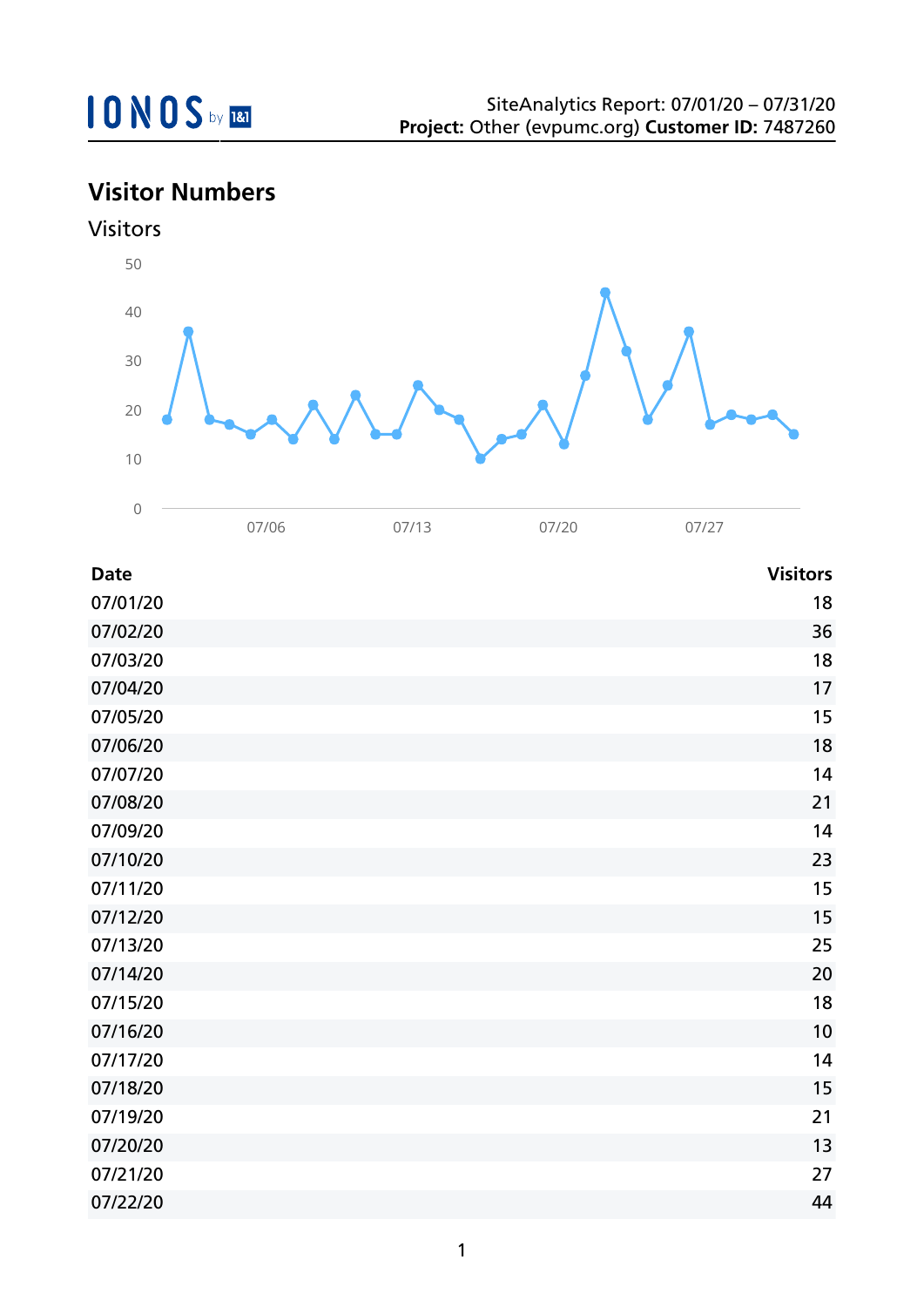| <b>Date</b>  | <b>Visitors</b> |
|--------------|-----------------|
| 07/23/20     | 32              |
| 07/24/20     | 18              |
| 07/25/20     | 25              |
| 07/26/20     | 36              |
| 07/27/20     | 17              |
| 07/28/20     | 19              |
| 07/29/20     | 18              |
| 07/30/20     | 19              |
| 07/31/20     | 15              |
| <b>Total</b> | 630             |

### Sessions



| 07/06 | 07/13 | 07/20 | 07/27 |
|-------|-------|-------|-------|

| <b>Date</b> | <b>Sessions</b> |
|-------------|-----------------|
| 07/01/20    | 22              |
| 07/02/20    | 36              |
| 07/03/20    | 18              |
| 07/04/20    | 17              |
| 07/05/20    | 16              |
| 07/06/20    | 21              |
| 07/07/20    | 16              |
| 07/08/20    | 21              |
| 07/09/20    | 14              |
| 07/10/20    | 26              |
| 07/11/20    | 18              |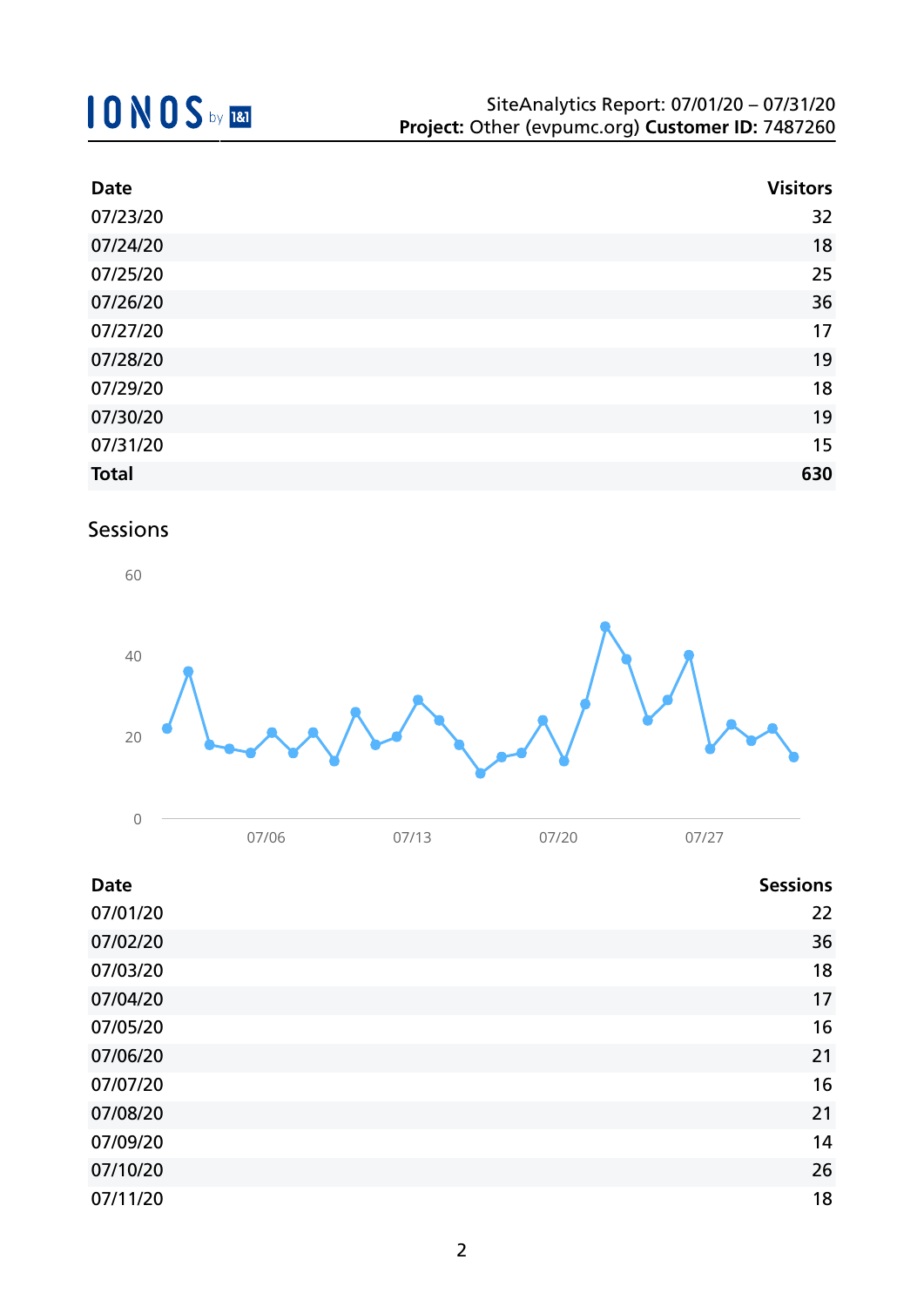| <b>Date</b>  | <b>Sessions</b> |
|--------------|-----------------|
| 07/12/20     | 20              |
| 07/13/20     | 29              |
| 07/14/20     | 24              |
| 07/15/20     | 18              |
| 07/16/20     | 11              |
| 07/17/20     | 15              |
| 07/18/20     | 16              |
| 07/19/20     | 24              |
| 07/20/20     | 14              |
| 07/21/20     | 28              |
| 07/22/20     | 47              |
| 07/23/20     | 39              |
| 07/24/20     | 24              |
| 07/25/20     | 29              |
| 07/26/20     | 40              |
| 07/27/20     | 17              |
| 07/28/20     | 23              |
| 07/29/20     | 19              |
| 07/30/20     | 22              |
| 07/31/20     | 15              |
| <b>Total</b> | 699             |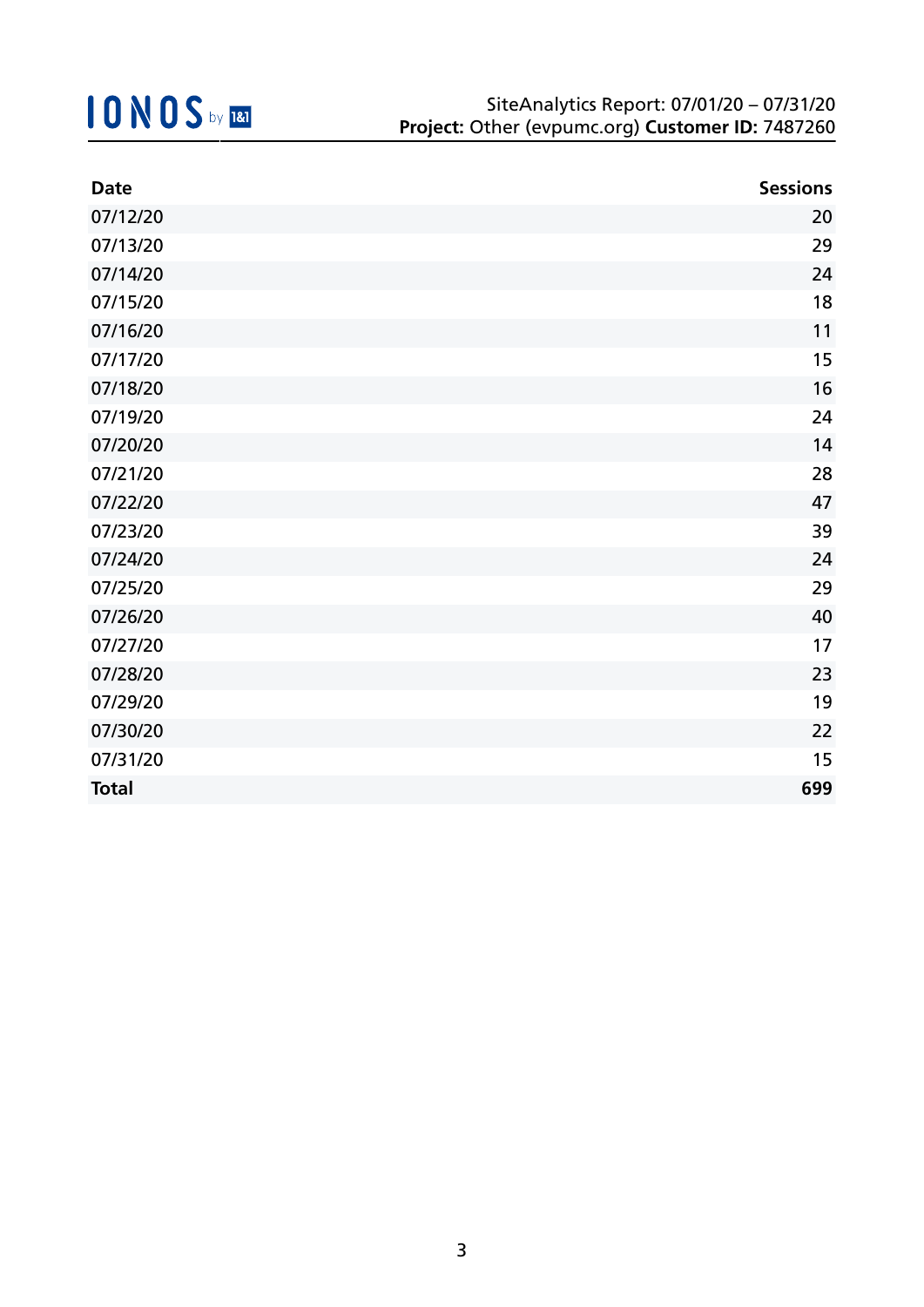

### Search Engine Robots



| <b>Search Engine Robots</b> | <b>Sessions</b> | Percentage |
|-----------------------------|-----------------|------------|
| SemrushBot                  | 223             | 24.56%     |
| AhrefsBot                   | 213             | 23.46%     |
| bingbot/2.0                 | 167             | 18.39%     |
| Crawler4j                   | 59              | 6.50%      |
| <b>SEOkicks</b>             | 50              | 5.51%      |
| Sogou web spider/4.0        | 35              | 3.85%      |
| YandexBot/3.0               | 27              | 2.97%      |
| Googlebot/2.1               | 25              | 2.75%      |
| MJ12bot/v1.4.8              | 24              | 2.64%      |
| 360Spider                   | 20              | 2.20%      |
| Baiduspider/2.0             | 17              | 1.87%      |
| SeznamBot/3.2               | 13              | 1.43%      |
| <b>MixrankBot</b>           | 11              | 1.21%      |
| WikiDo/1.1                  | 7               | 0.77%      |
| DuckDuckGo-Favicons-Bot/1.0 | 4               | 0.44%      |
| Mail.RU_Bot/2.0             | 4               | 0.44%      |
| ips-agent                   | 3               | 0.33%      |
| CCBot/2.0                   | $\overline{2}$  | 0.22%      |
| AdsBot-Google               | 1               | 0.11%      |
| CATExplorador/1.0beta       | 1               | 0.11%      |
| <b>Exabot-Thumbnails</b>    | 1               | 0.11%      |
| Yahoo! Slurp                | 1               | 0.11%      |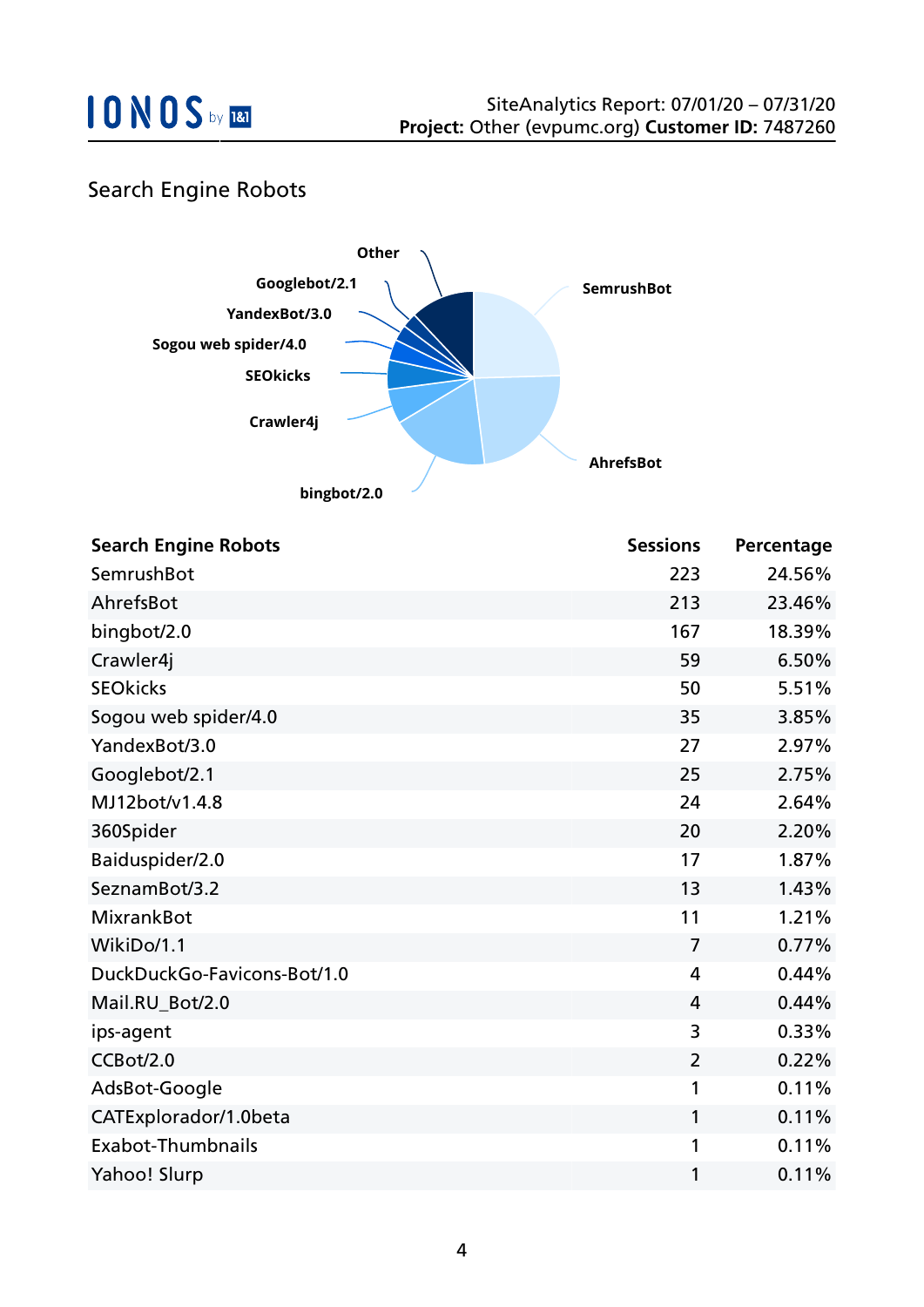

|              | <b>Search Engine Robots</b> |  |
|--------------|-----------------------------|--|
| <b>Total</b> |                             |  |

**Search Engine Robots Sessions Percentage Total 908 100.00%**

## **Page Analysis**

### Most Frequently Visited Pages



| <b>Pages</b>             | <b>Sessions</b> | Percentage |
|--------------------------|-----------------|------------|
| /Default.htm             | 688             | 33.59%     |
| <b>NideoServices.htm</b> | 92              | 4.49%      |
| /Elim.htm                | 73              | 3.56%      |
| /info.htm                | 72              | 3.52%      |
| /Announce.htm            | 66              | 3.22%      |
| Nideo.htm                | 65              | 3.17%      |
| /Calendar.htm            | 61              | 2.98%      |
| /Sermons.htm             | 61              | 2.98%      |
| /Stats.htm               | 61              | 2.98%      |
| /Offerings.htm           | 60              | 2.93%      |
| <b>Morship.htm</b>       | 60              | 2.93%      |
| /NewsLetterIdx.htm       | 59              | 2.88%      |
| /M-Statement.htm         | 55              | 2.69%      |
| /web_links.htm           | 53              | 2.59%      |
| /Believe.htm             | 51              | 2.49%      |
| /St_Johns.htm            | 51              | 2.49%      |
| /missions.htm            | 46              | 2.25%      |
| /Elim-HISTORY.htm        | 42              | 2.05%      |
| /Elim_M-Statement.htm    | 42              | 2.05%      |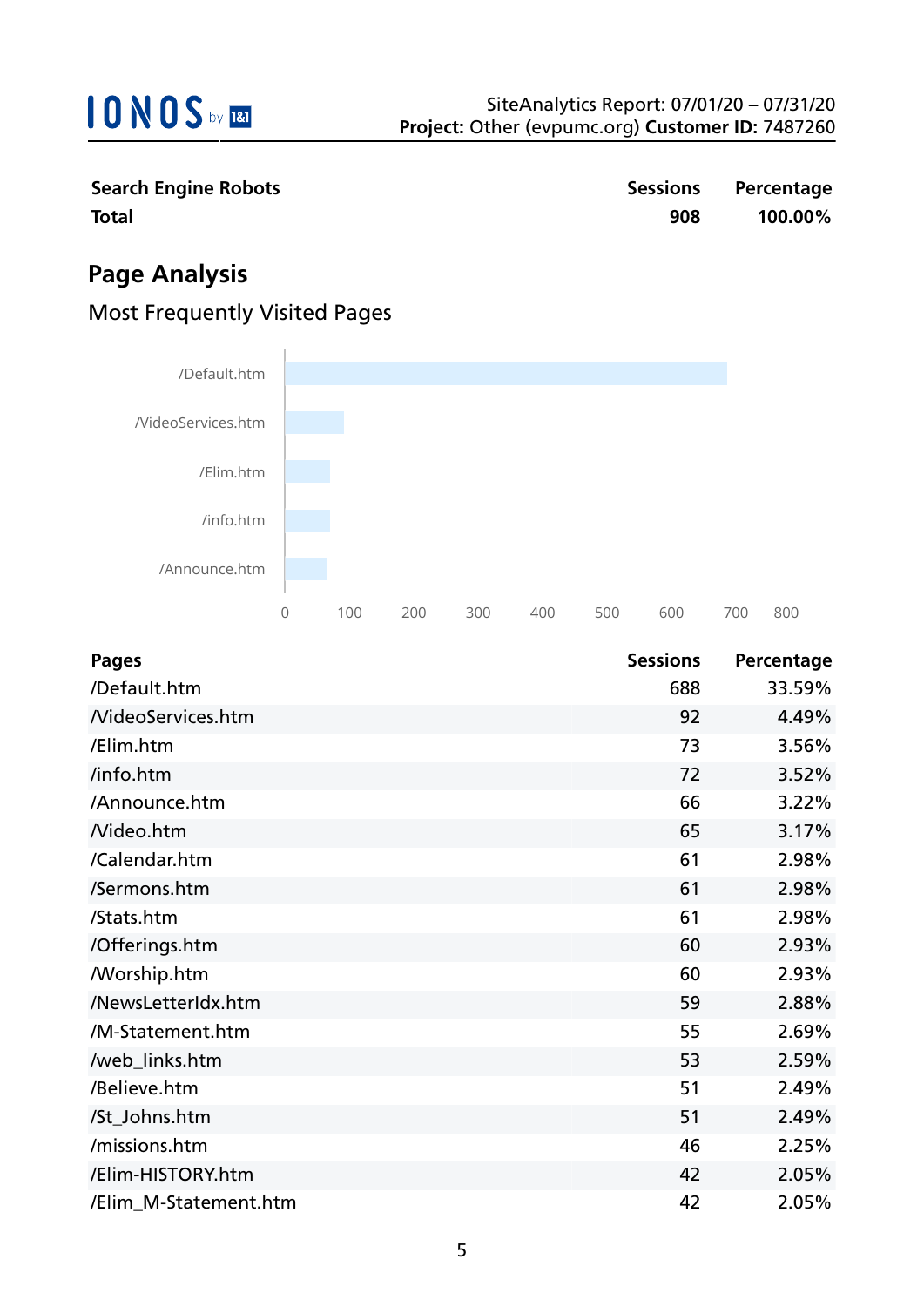| <b>Pages</b>             | <b>Sessions</b> | Percentage |
|--------------------------|-----------------|------------|
| /StJohns_M-Statement.htm | 41              | 2.00%      |
| /St Johns-HISTORY.htm    | 41              | 2.00%      |
| /valley_views0813.htm    | 40              | 1.95%      |
| /valley_views0913.htm    | 40              | 1.95%      |
| /valley_views1113.htm    | 40              | 1.95%      |
| /CalendarOld.htm         | 38              | 1.86%      |
| /valley_views1013.htm    | 38              | 1.86%      |
| /Bulletins.htm           | 5               | 0.24%      |
| /Ann-old.htm             | 3               | 0.15%      |
| /Bulletins-old.htm       | $\overline{2}$  | 0.10%      |
| /PastorsSermons.htm      | $\overline{2}$  | 0.10%      |
| <b>Total</b>             | 2,048           | 100.00%    |

### Keywords

No data is available for this report during the current time period.

## Referring Pages



| <b>Pages</b>               | <b>Sessions</b> |
|----------------------------|-----------------|
| http://anti-crisis-seo.com | 52              |
| http://www.google.com/url  | 31              |
| https://www.google.com/    | 24              |
| http://www.google.com/     | 6               |
| http://www.sogou.com/web   | 5               |
| http://flalib.org          | 4               |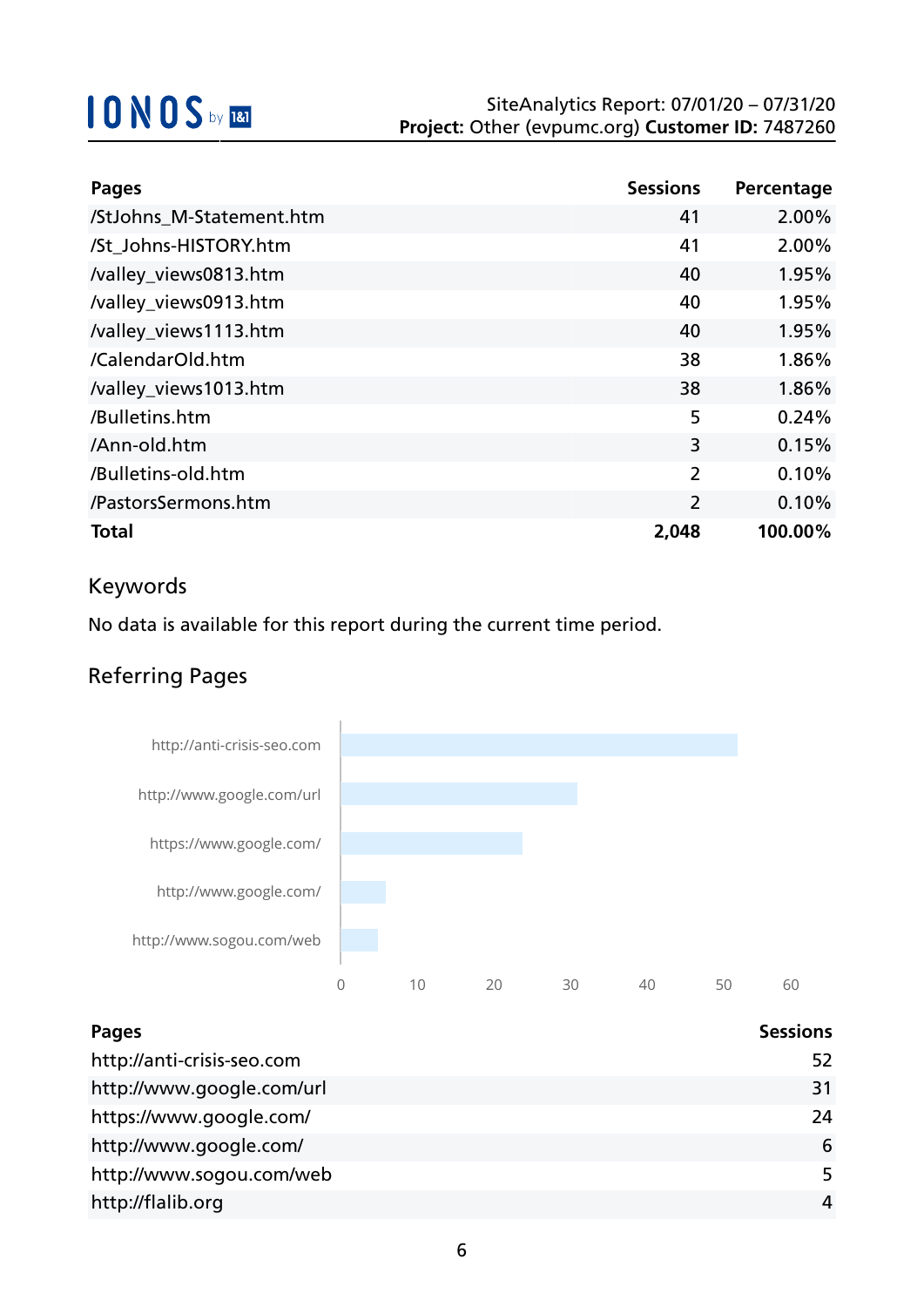| <b>Pages</b>                                                                       | <b>Sessions</b> |
|------------------------------------------------------------------------------------|-----------------|
| http://www.google.com                                                              | 3               |
| https://www.google.com                                                             | 2               |
| http://www.leejan.net/easy-ways-to-drive-traffic-to-your-website/9486<br>743/view/ |                 |
| http://www.marbello.net/blog/9486743/view/                                         |                 |
| http://www.swrh.net/blog/9486743/tips-to-get-organic-traffic-to-your-<br>website/  |                 |
| https://duckduckgo.com/                                                            |                 |
| https://google.com                                                                 |                 |
| https://lm.facebook.com/                                                           |                 |

## **Browsers & Systems**

Browsers



| <b>Browsers</b>      | <b>Sessions</b> | Percentage |
|----------------------|-----------------|------------|
| Chrome               | 269             | 38.48%     |
| Safari mobile        | 95              | 13.59%     |
| <b>Chrome Mobile</b> | 63              | 9.01%      |
| Firefox              | 47              | 6.72%      |
| IE                   | 41              | 5.87%      |
| Python-requests      | 36              | 5.15%      |
| Safari               | 34              | 4.86%      |
| Chromium             | 4               | 0.57%      |
| Go http package      | 4               | 0.57%      |
| Opera                | 4               | 0.57%      |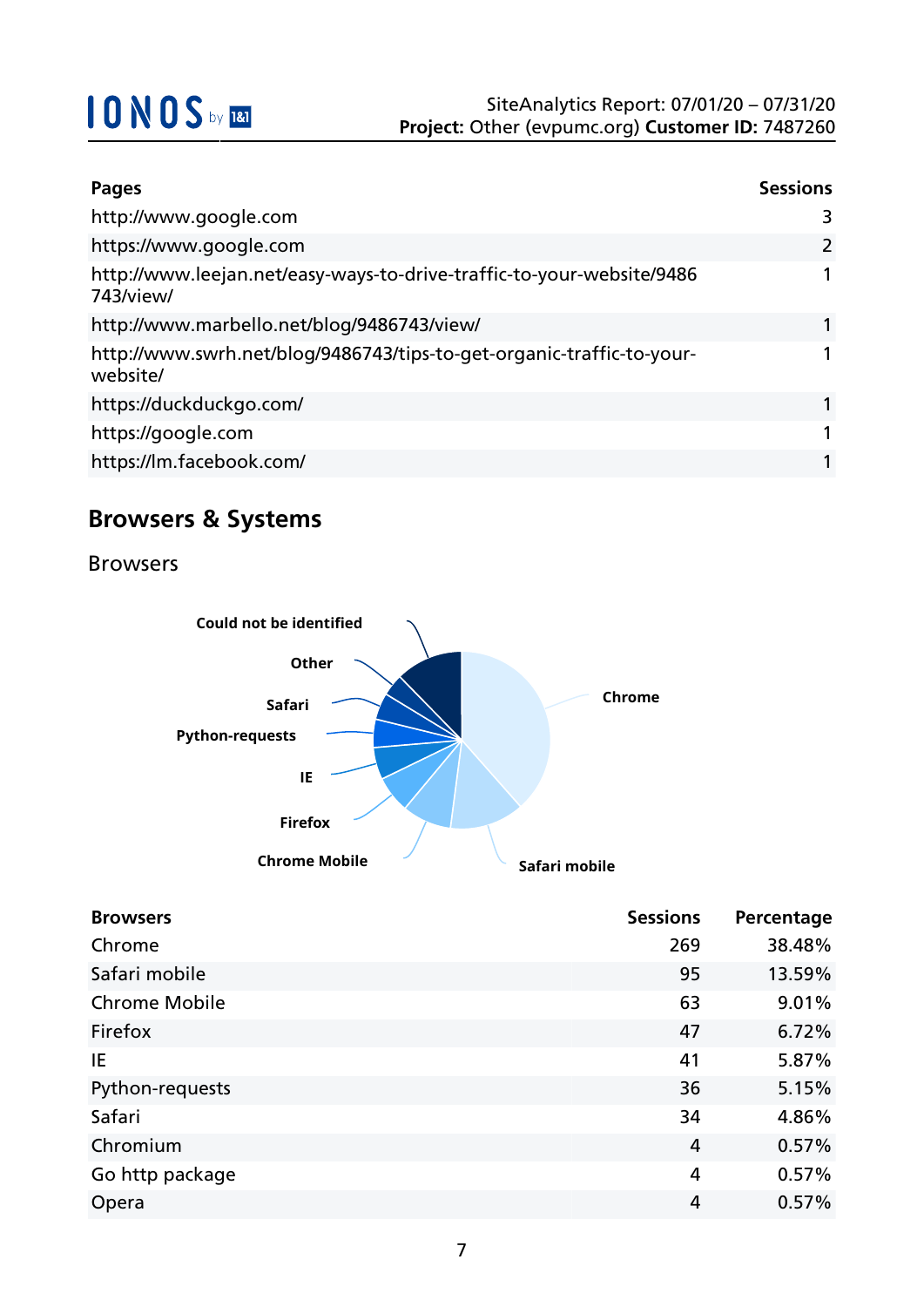| <b>Browsers</b>                  | <b>Sessions</b> | Percentage |
|----------------------------------|-----------------|------------|
| Android browser                  | 2               | 0.29%      |
| Apache Synapse                   | $\overline{2}$  | 0.29%      |
| <b>Chrome Headless</b>           | $\overline{2}$  | 0.29%      |
| 360 browser                      | 1               | 0.14%      |
| <b>Android HttpURLConnection</b> | 1               | 0.14%      |
| Apache-HttpClient                | 1               | 0.14%      |
| Google App                       | 1               | 0.14%      |
| K-Ninja                          | 1               | 0.14%      |
| Kinza                            | 1               | 0.14%      |
| Microsoft Edge                   | 1               | 0.14%      |
| <b>Mobile Samsung Browser</b>    | 1               | 0.14%      |
| <b>Silk</b>                      | 1               | 0.14%      |
| <b>CURL</b>                      | 1               | 0.14%      |
| Could not be identified          | 86              | 12.30%     |
| <b>Total</b>                     | 699             | 100.00%    |

### Operating Systems



| <b>Operating Systems</b> | <b>Sessions</b> | Percentage |
|--------------------------|-----------------|------------|
| Windows                  | 305             | 43.63%     |
| Android                  | 148             | 21.17%     |
| OS X                     | 66              | 9.44%      |
| Linux                    | 52              | 7.44%      |
| iOS                      | 24              | 3.43%      |
| macOS                    | 15              | 2.15%      |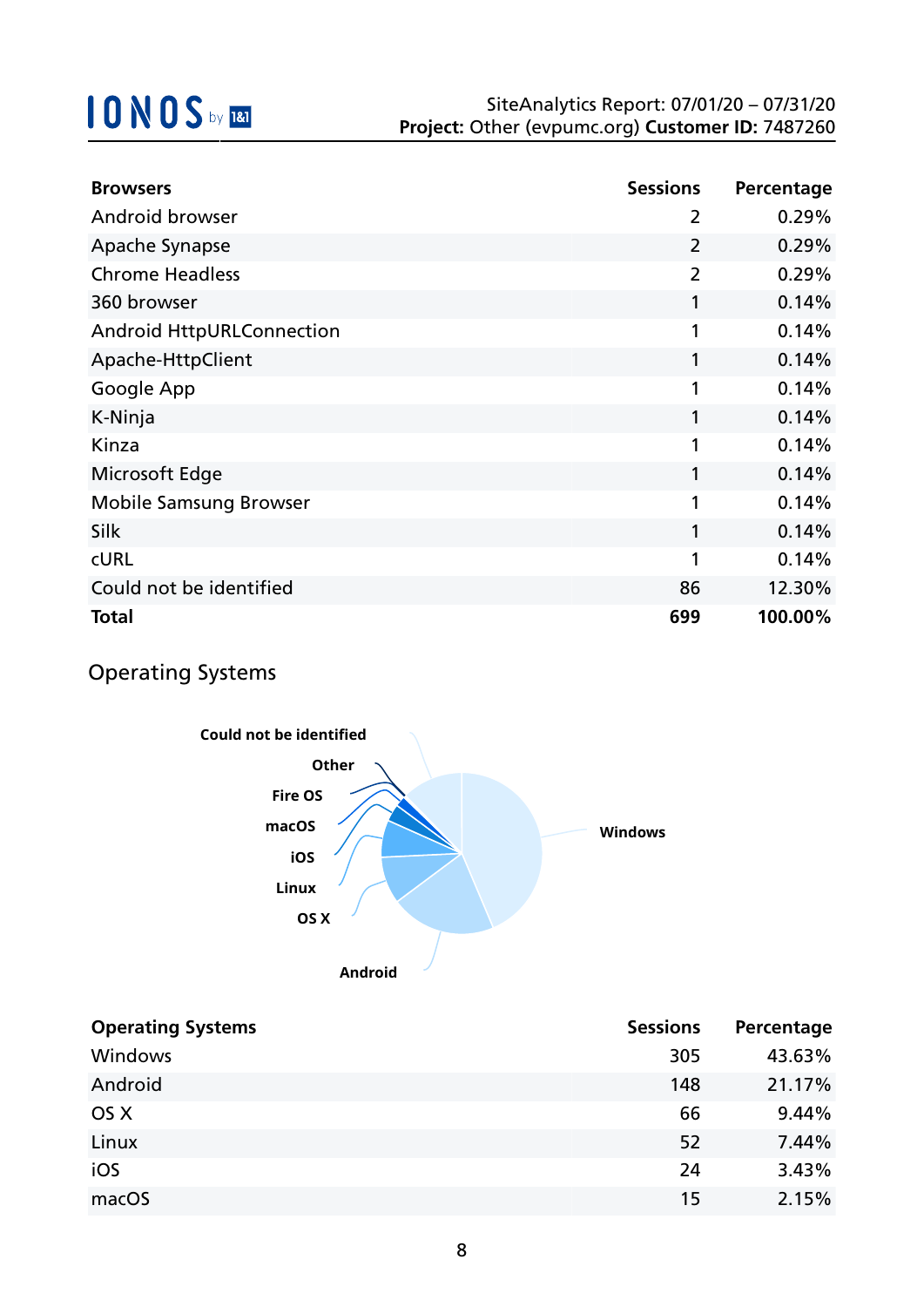| <b>Operating Systems</b> | <b>Sessions</b> | Percentage |
|--------------------------|-----------------|------------|
| Chrome OS                |                 | 0.14%      |
| Fire OS                  |                 | 0.14%      |
| <b>JVM</b>               |                 | 0.14%      |
| Could not be identified  | 86              | 12.30%     |
| <b>Total</b>             | 699             | 100.00%    |

## **Visitor Locations**

|  | Countries |
|--|-----------|
|  |           |
|  |           |

| <b>Countries</b>      | <b>Sessions</b> | Percentage |
|-----------------------|-----------------|------------|
| <b>United States</b>  | 377             | 53.93%     |
| Singapore             | 78              | 11.16%     |
| Romania               | 36              | 5.15%      |
| France                | 27              | 3.86%      |
| China                 | 22              | 3.15%      |
| Russia                | 20              | 2.86%      |
| India                 | 18              | 2.58%      |
| Germany               | 12              | 1.72%      |
| <b>Ukraine</b>        | 12              | 1.72%      |
| <b>Netherlands</b>    | 11              | 1.57%      |
| <b>United Kingdom</b> | $\overline{7}$  | 1.00%      |
| Vietnam               | $\overline{7}$  | 1.00%      |
| Canada                | 6               | 0.86%      |
| <b>Brazil</b>         | 5               | 0.72%      |
| Malaysia              | 5               | 0.72%      |
| Sweden                | 5               | 0.72%      |
| Spain                 | $\overline{4}$  | 0.57%      |
| Japan                 | 4               | 0.57%      |
| Indonesia             | 3               | 0.43%      |
| Saudi Arabia          | 3               | 0.43%      |
| Thailand              | 3               | 0.43%      |
| Turkey                | 3               | 0.43%      |
| Argentina             | $\overline{2}$  | 0.29%      |
| Ecuador               | $\overline{2}$  | 0.29%      |
| Estonia               | $\overline{2}$  | 0.29%      |
| Finland               | $\overline{2}$  | 0.29%      |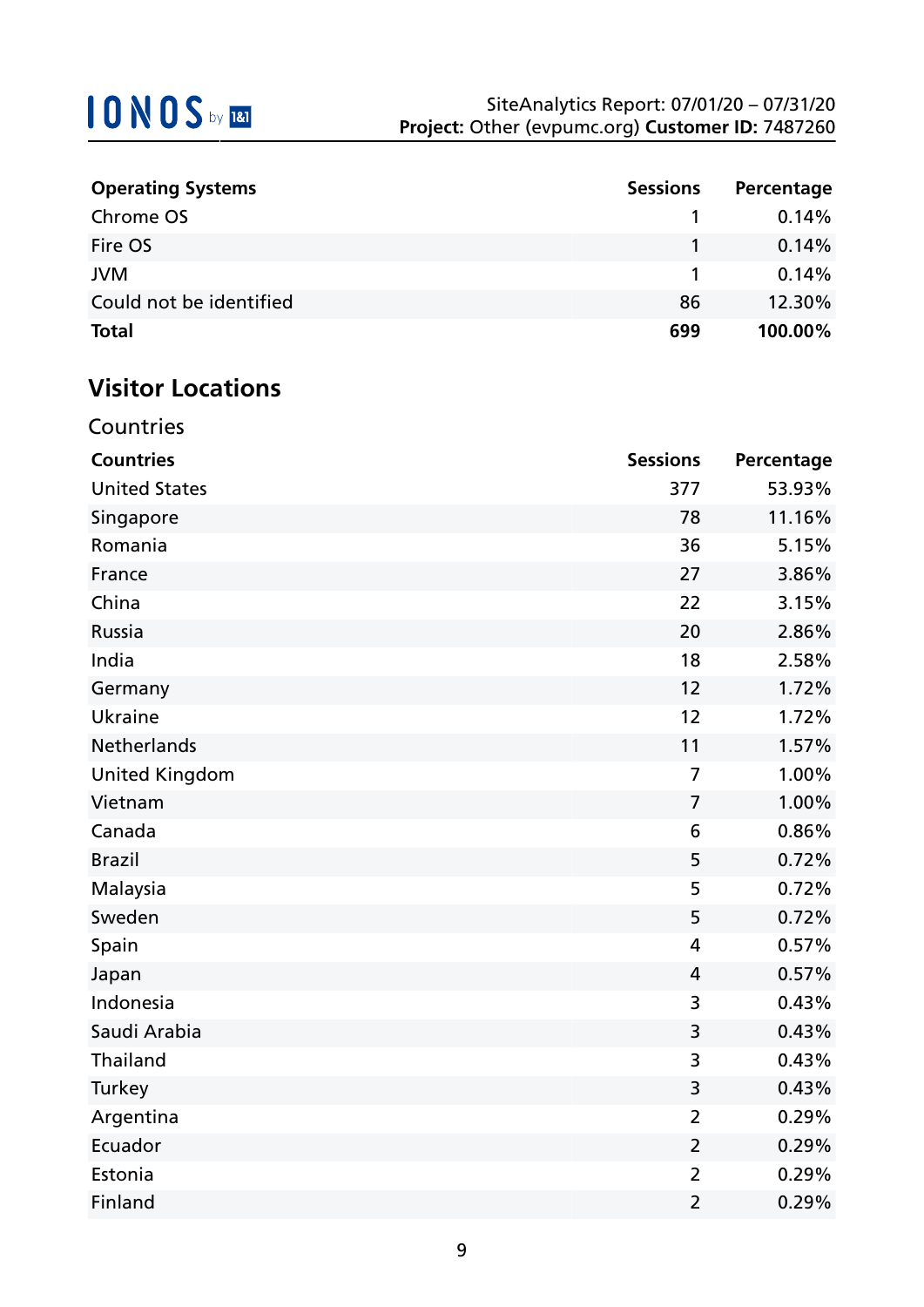| <b>Countries</b>        | <b>Sessions</b> | Percentage |
|-------------------------|-----------------|------------|
| Ireland                 | 2               | 0.29%      |
| South Korea             | $\overline{2}$  | 0.29%      |
| Nigeria                 | $\overline{2}$  | 0.29%      |
| Pakistan                | $\overline{2}$  | 0.29%      |
| Australia               | 1               | 0.14%      |
| <b>Belgium</b>          | 1               | 0.14%      |
| <b>Bulgaria</b>         | 1               | 0.14%      |
| Switzerland             | 1               | 0.14%      |
| Colombia                | 1               | 0.14%      |
| Guyana                  | 1               | 0.14%      |
| Latvia                  | 1               | 0.14%      |
| <b>Mexico</b>           | 1               | 0.14%      |
| Norway                  | 1               | 0.14%      |
| Philippines             | 1               | 0.14%      |
| Poland                  | 1               | 0.14%      |
| Tunisia                 | 1               | 0.14%      |
| Venezuela               | 1               | 0.14%      |
| Could not be identified | $\overline{2}$  | 0.29%      |
| <b>Total</b>            | 699             | 100.00%    |

## **Continents**

| <b>Continents</b>       | <b>Sessions</b> | Percentage |
|-------------------------|-----------------|------------|
| <b>North America</b>    | 384             | 54.94%     |
| Asia                    | 151             | 21.60%     |
| Europe                  | 146             | 20.89%     |
| South America           | 12              | 1.72%      |
| Africa                  | 3               | 0.43%      |
| Oceania                 | 1               | 0.14%      |
| Could not be identified | $\overline{2}$  | 0.29%      |
| <b>Total</b>            | 699             | 100.00%    |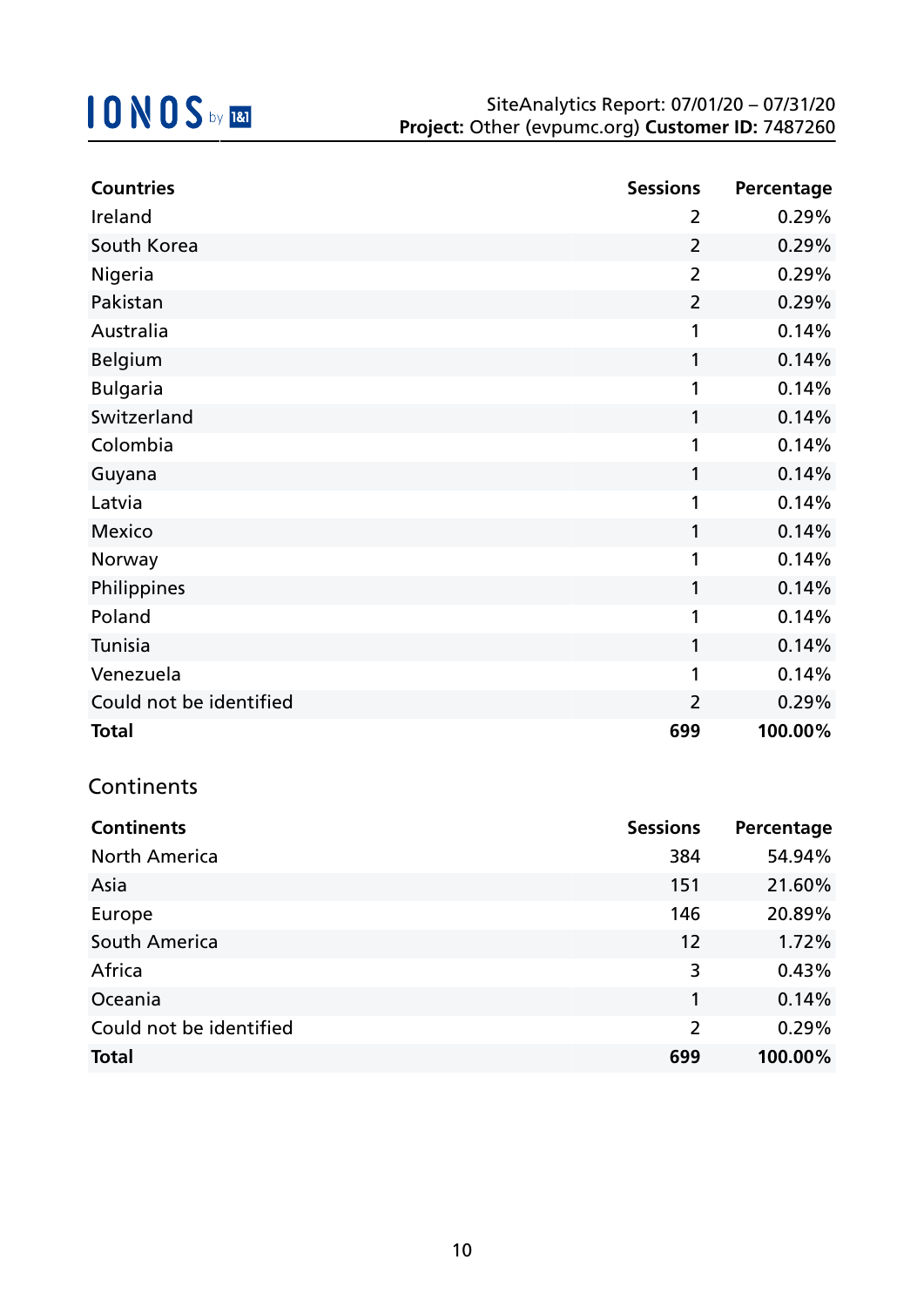## **Information about the evaluations**

### Visitors

This evaluation shows how many visitors accessed your website. Visitors are uniquely identified on the basis of the IP address and the browser ID. If a visitor goes to your website more than once a day, only one visitor is counted.

#### Sessions

This evaluation shows the number of sessions. A session starts when a visitor accesses your website and ends when he or she leaves it. A session ends automatically after 30 minutes without activity. If a visitor goes to your website more than once a day, multiple sessions are counted.

#### Search Engine Robots

This evaluation shows which search engine robots have accessed the pages of your website. Search engine robots automatically search the content of websites in order to keep search engine entries up to date.

#### Most Frequently Visited Pages

This evaluation shows which pages of your website were visited most often.

#### Keywords

This evaluations shows the keywords with which your website was most commonly found in search engines.

#### Referring Pages

This evaluation shows the websites from which visitors were transferred to your website.

#### Browsers

This evaluation shows which browsers visitors used to access your website. This way, you know which browsers to optimize your website for, for example.

#### Operating Systems

This evaluation shows which operating systems visitors used to access your website. This way, you know which operating systems are most popular with your visitors, for example, and you can optimize your website for these operating systems.